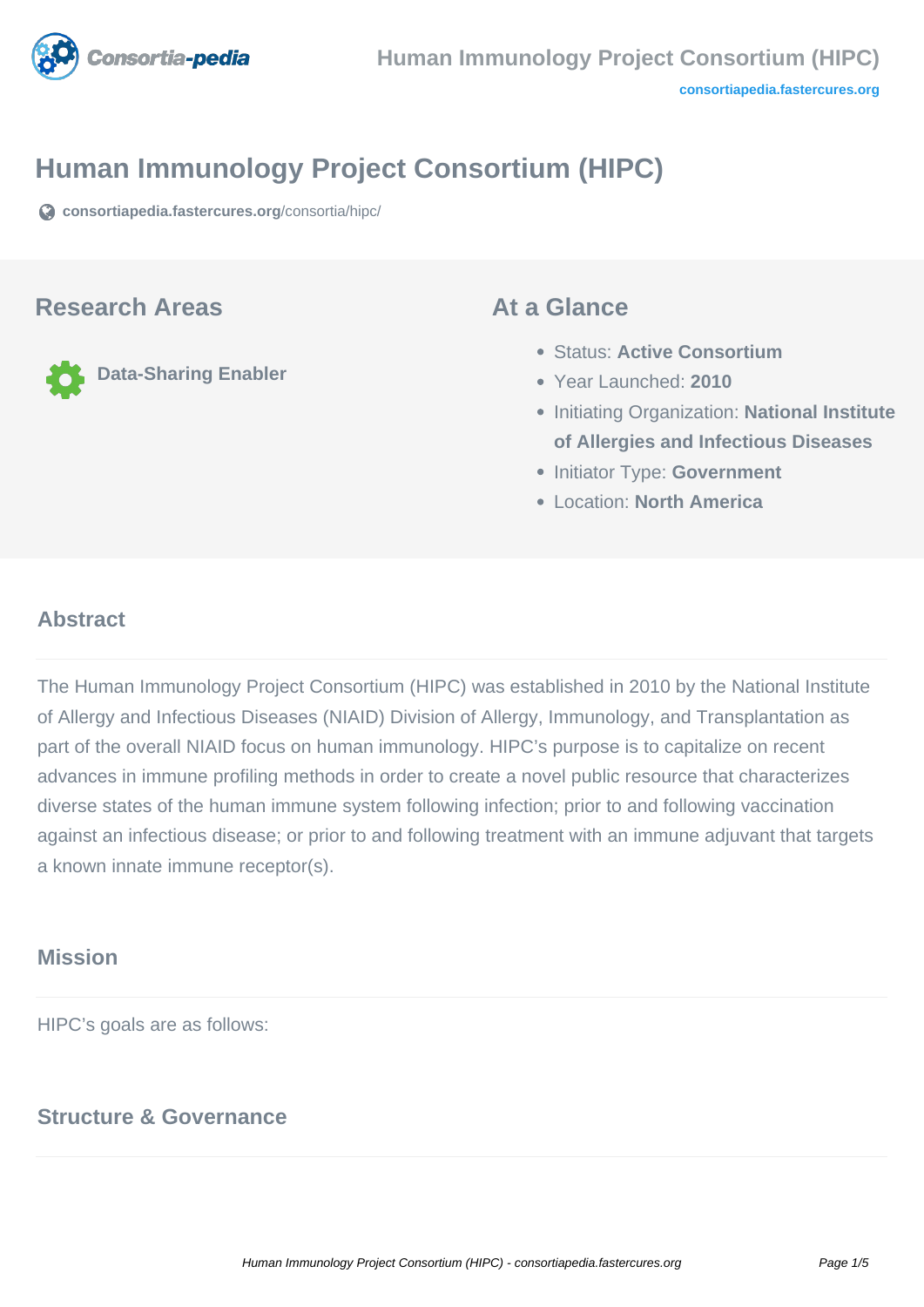

HIPC has a number of specific subcommittees each with a specific area of expertise, including Biostatistics and Bioinformatics, Clinical Research, and Samples & Assays subcommittees.

 The Steering Committee (SC) consists of the principal investigators from each HIPC center as well as Department of Health and Human Services scientists and staff. The SC serves as the governing board of the network and directs the collaborative work of the HIPC investigators, determines the use of the Infrastructure and Opportunities Fund (IOF), evaluates the progress and direction of the individual awardees and network, and makes recommendations for the continuation or re-direction of projects on an ongoing basis and in consultation with NIAID. The SC chair is elected annually by majority vote from among the nongovernment SC members.

 The Scientific Advisory Board (SAB) was established in 2011 to provide advice to NIAID on the progress of scientific studies, to identify gaps within the program, and to review and recommend new opportunities that will contribute to fulfillment of the HIPC mission. SAB members attend the semiannual investigator meetings to review and discuss HIPC progress and deliverables with the HIPC SC and with NIAID management staff.

# **Data Sharing**

HIPC was established with the specific goal to share data as widely and freely as possible in order to promote new research and generate new hypotheses. In addition to individual center projects, HIPC includes an IOF that supports pilot projects as well as shared research infrastructure for ongoing development of the immunology project network, which may include, for example, the development of shared databases, sample repositories, bioinformatics tools, sample sparing assays, centralized laboratory resources, and other collaborative activities. It is essential that data be made available to HIPC investigators, as well as those outside of the HIPC centers, for the purposes of data mining. The method of data storage must enable easy comparison of standardized results and meta-data. The ease with which data can be shared and compared is critical to the success and mission of the HIPC centers.

 The HIPC Data Sharing Plan is designed to enable the widest dissemination of data, while also protecting the privacy of the participants and the utility of the data, by de-identifying and masking potentially sensitive data elements. This approach is fully compliant with the National Institutes of Health (NIH) public data-sharing policy ([http://grants.nih.gov/grants/policy/data\\_sharing\)](http://grants.nih.gov/grants/policy/data_sharing).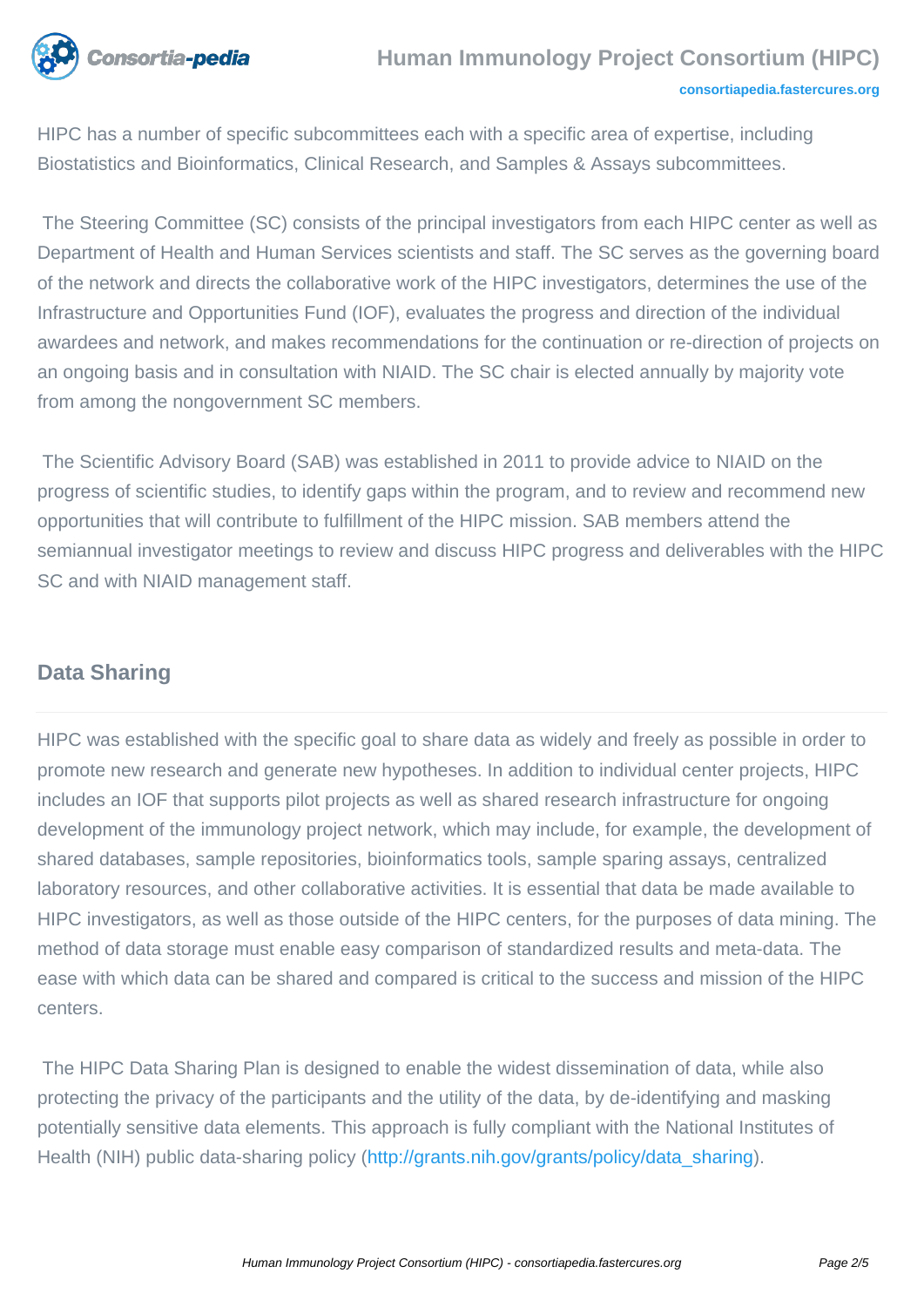

 The HIPC Data Sharing Plan applies to all HIPC investigators (see definition below). HIPC principal investigators (PIs) are responsible for providing copies of this plan to their center investigators as well as to any other collaborators who receive HIPC funds, including IOF support.

#### **Relevant Definitions:**

 "Data" refers to all data associated with a HIPC-funded research project or clinical study, including the meta-data needed to interpret and mine the results.

 A data set, "for the purposes of this document, is pre-defined in a formal written Data Set Completion Plan developed for each study by HIPC investigators in cooperation with NIAID Program Officers. When a previously defined data set is completed, the timeline for making the data available to the public begins (see section b., 'Defining Data Sets,' below). Note that data may be deposited into the Immunology Database and Analysis Portal (ImmPort, www.Immport.org) prior to the completion of a pre-defined data set. In this case, the timeline for making the data set public does not begin until the defined data set has been completed."

 A "HIPC investigator" is any project leader, core leader, or other investigator funded under one or more of the HIPC U01 or U19 grants, as well as other investigators supported by the IOF. A "HIPC Principal Investigator (PI)" is the PI of a HIPC U01 or U19 grant.

#### **Timeline for Public Data Sharing:**

 Completed data sets, as described below, will remain private to the HIPC investigator who generated the data, and his/her designee, for three years in order to allow for analysis and publication by the HIPC investigator, or until acceptance of the first publication by the HIPC investigator. When the earlier of these two conditions is met, the data set will be moved to a public space for access by outside investigators. Note that abstracts and oral presentations are not considered to be publications for the purposes of the HIPC Data Sharing Policy.

 The timeline for public availability will not begin until the data set is complete, although portions of a previously defined data set should be deposited into the Immunology Database and Analysis Portal (ImmPort) prior to that point, in accordance with the timeline outlined in the Data Set Completion Plan.

 Requests for embargo periods in excess of three years can be made with appropriate justification, but are expected to be very rare.

#### **Data Management:**

Central Database: HIPC investigators agree to deposit their data ImmPort according to a timeline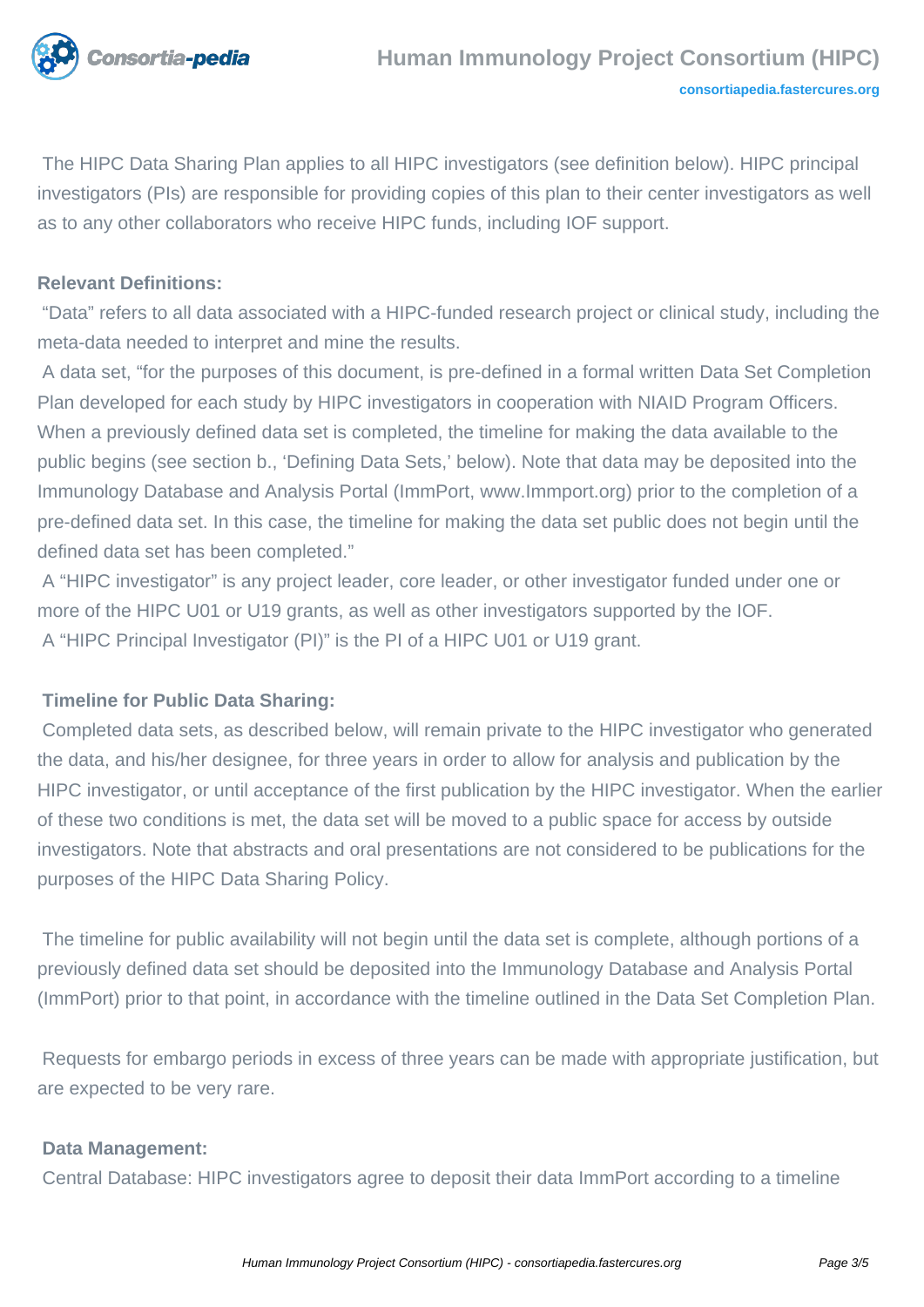

### **Human Immunology Project Consortium (HIPC)**

#### **[consortiapedia.fastercures.org](http://consortiapedia.fastercures.org/)**

determined together with the NIAID program officer for each study. To fulfill the HIPC data-sharing objectives, the investigators will enter all study data and meta-data into ImmPort. If any additional or alternative databases are identified by the HIPC Steering Committee, then these will also be acceptable platforms for data sharing.

**Standards for Complex Data Sets**:

# **Impact/Accomplishment**

| PMIDs for publications       |                                               |  |
|------------------------------|-----------------------------------------------|--|
| 25899688                     |                                               |  |
| 25858860                     |                                               |  |
| 25847967                     |                                               |  |
| 25822800                     |                                               |  |
| 25818864                     |                                               |  |
| 25711758                     |                                               |  |
| 25689254                     |                                               |  |
| 25646416                     |                                               |  |
| 25637260                     |                                               |  |
| 25609839                     |                                               |  |
| 25609166                     |                                               |  |
| 25596819                     |                                               |  |
| 25594465                     |                                               |  |
| Homepage                     | http://www.immuneprofiling.org/hipc/page/show |  |
| <b>Points of Contact</b>     |                                               |  |
| hipcinfo@immuneprofiling.org |                                               |  |

## **Sponsors & Partners**

Baylor Research Institute